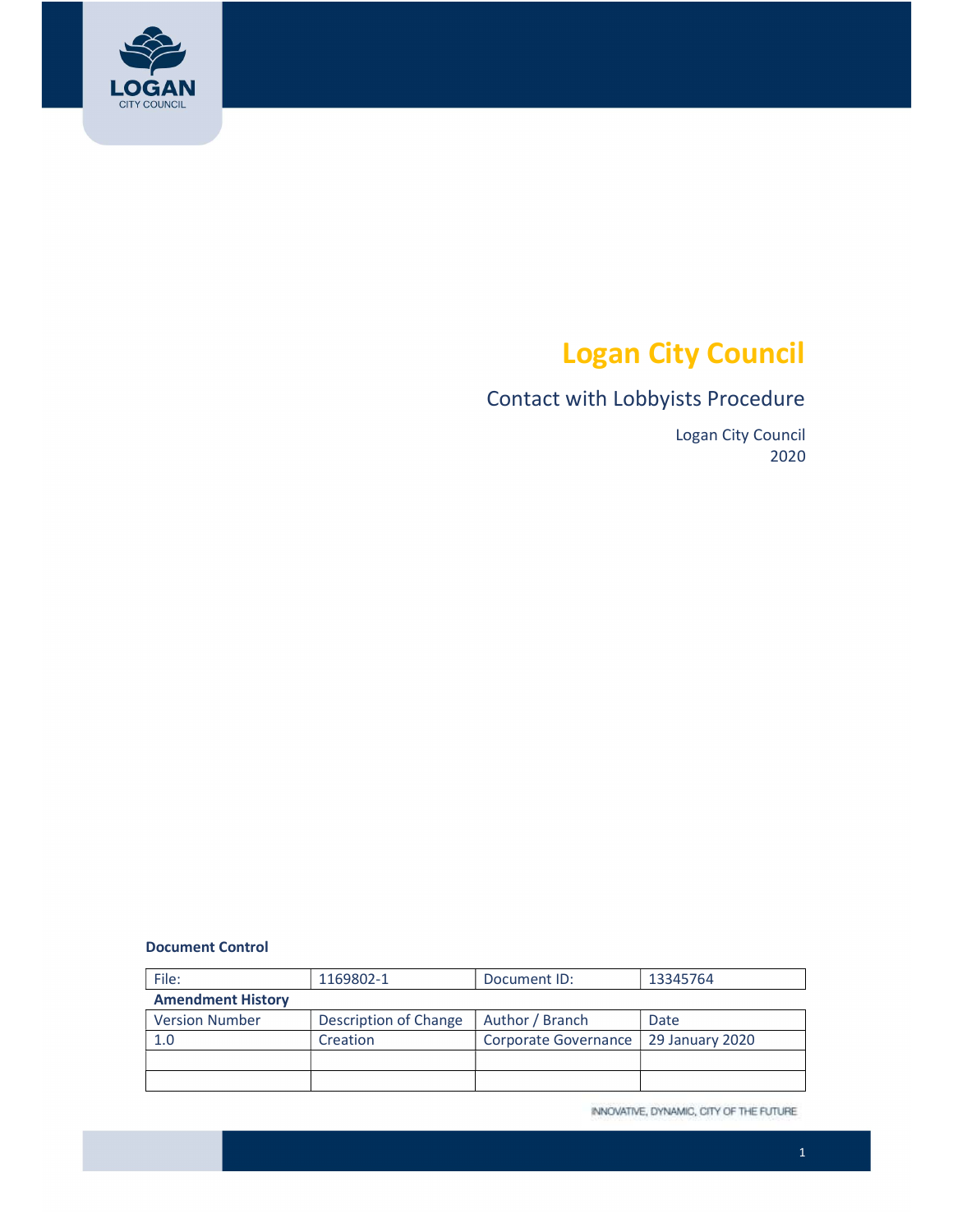

#### Table of Contents

| 3 <sup>7</sup> |  |                                                                                |  |
|----------------|--|--------------------------------------------------------------------------------|--|
|                |  |                                                                                |  |
| 5 <sup>5</sup> |  |                                                                                |  |
|                |  | 5.1 Councillor and Council employees' obligations if contacted by a lobbyist 4 |  |
|                |  |                                                                                |  |
|                |  |                                                                                |  |
| 6              |  |                                                                                |  |
|                |  |                                                                                |  |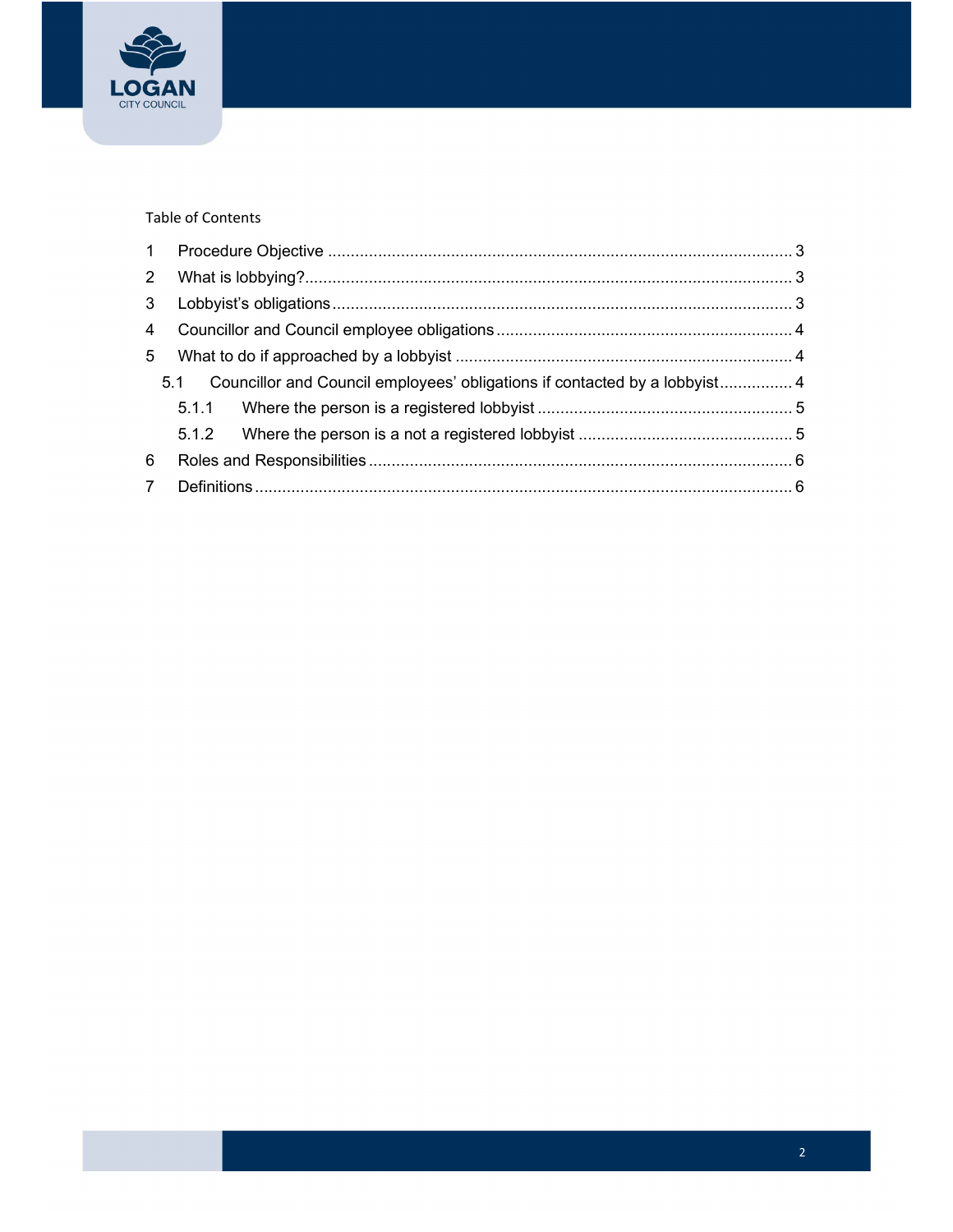<span id="page-2-0"></span>

### 1 Procedure Objective

 This Procedure provides ethical guidance to Councillors and Council employees when dealing with lobbyists, to ensure that all contact is properly recorded and occurs in accordance with the requirements of the Integrity Act 2009.

 It the aim of Council to ensure that all decisions are legal, ethical and impartial in line with the local government principles in section 4 the Local Government Act 2009 and the responsibilities of Councillors in section 12 of that Act. Providing a policy and procedure as to how Councillors and Council employees should deal with lobbyists will assist in better decision-making where lobbyists have contacted Council.

#### 2 What is lobbying?

 Free and open access to Councillors, and Council itself, is vital to efficient and effective local government. It is accepted that Councillors and Council Officers may be approached or lobbied by members ofthe community on a broad range of issues. However, there is a difference between the type of lobbying carried out by members of the community representing their own interests and professional lobbyists engaged by a third party client for a fee or reward to influence local government decision-making.

The activities of professional lobbyists is regulated by the Integrity Act 2009 which defines lobbying and related concepts, places limitations on lobbying activities and also requires the registration of professional lobbyists with the Integrity Commissioner.

A clear definition of who is a lobbyist and what constitutes lobbying activity is provided in the Integrity Act 2009 and is reproduced in Council's Contact with Lobbyists Policy.

### 3 Lobbyist's obligations

 It is the responsibility of lobbyists to register on the Lobbyists' Register held by the Integrity Commissioner and to ensure that all lobbying is conducted in accordance with the Lobbyists Code of Conduct, as approved by the Integrity Commissioner.

 When a lobbyist makes initial contact with a Councillor or Council employee in order to carry out a lobbying activity, that lobbyist must inform the Councillor or Council employee that they are:

- A lobbyist currently listed on the register of registered lobbyists held by the Integrity Commissioner; or
- A listed person for a lobbyist who is currently on the register of registered lobbyists; and
- Making contact on behalf of a third party; and
- The name of the third party; and
- The nature of that third party's issues; and
- The reasons for the approach.

 When a lobbyist who was a former senior government representative (including a former Councillor) less than two years earlier makes contact with a Councillor or Council Officer, they must indicate all of the following:

- That they are a former senior government representative;
- When they became a former senior government representative; and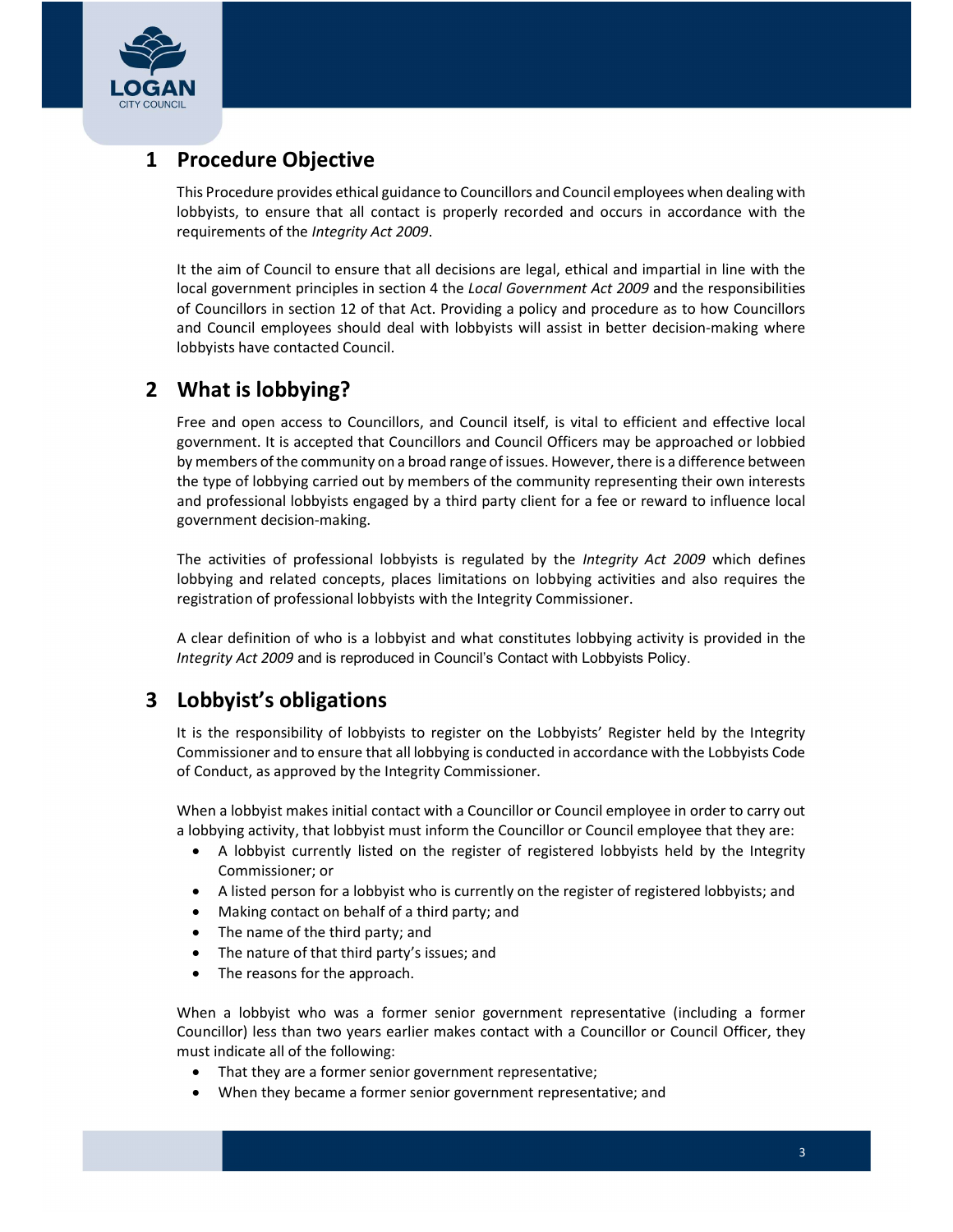<span id="page-3-0"></span>

 That the matter is not a 'related lobbying activity' - an activity prohibited under the Integrity Act 2009.

 In addition to the above, the Integrity Commissioner requires a lobbyist to record details of any lobbying contact made with a Councillor or Council Officer. The Integrity Act 2009 contains all of the requirements and processes imposed upon lobbyists and it is the responsibility of the lobbyist to ensure they comply with the legislation.

### 4 Councillor and Council employee obligations

 Both Councillors and Council employees have obligations under the legislation. In accordance with the requirements of the Integrity Act 2009:

- A Councillor or Council employee must not knowingly permit an entity that is not a registered lobbyist to carry out a lobbying activity for a third party client.
- If a Councillor or Council employee becomes aware that an entity seeking to carry out a lobbying activity for a third party client is not a registered lobbyist, Council is required to advise the Integrity Commissioner as soon as practicable.
- For 2 years after a person becomes a former senior government representative the person must not carry out a related lobbying activity for a third party client and a Councillor or Council employee must not knowingly permit a related lobbying activity. If a Councillor or Council Officer is aware that an entity seeking to carry out a lobbying activity for a third party client is not a registered lobbyist, the details must be provided to the CEO and the Integrity Commissioner is to be advised as soon as practicable.

### 5 What to do if approached by a lobbyist

 Lobbyists need to be registered before they contact a Councillor or Council employee for the purposes of lobbying activities.

Under section 71(2) of the Integrity Act 2009, a Councillor or Council employee must not knowingly meet with an entity that is not a registered lobbyist if the entity intends to carry out a lobbying activity for a third party client.

 Lobbyists are required to inform the person they are contacting of their lobbyist status when initially seeking to meet with them.

 While the onus is on the lobbyist to supply the required information, you should also check that the details provided are correct by checking the Register of Lobbyists on the Integrity Commissioner's website at <www.integrity.qld.gov.au> to confirm the person and their third party client in question are listed.

#### 5.1 Councillor and Council employees' obligations if contacted by a lobbyist

 If a Councillor or Council employee is contacted by someone who appears to wish to engage in lobbying activity they must:

- Advise the person that:
	- o this contact maybe a "lobbying activity" under the Integrity Act 2009;
	- o you are required under this Act to seek some clarification as to the person's standing as a unregistered lobbyist under the Act; and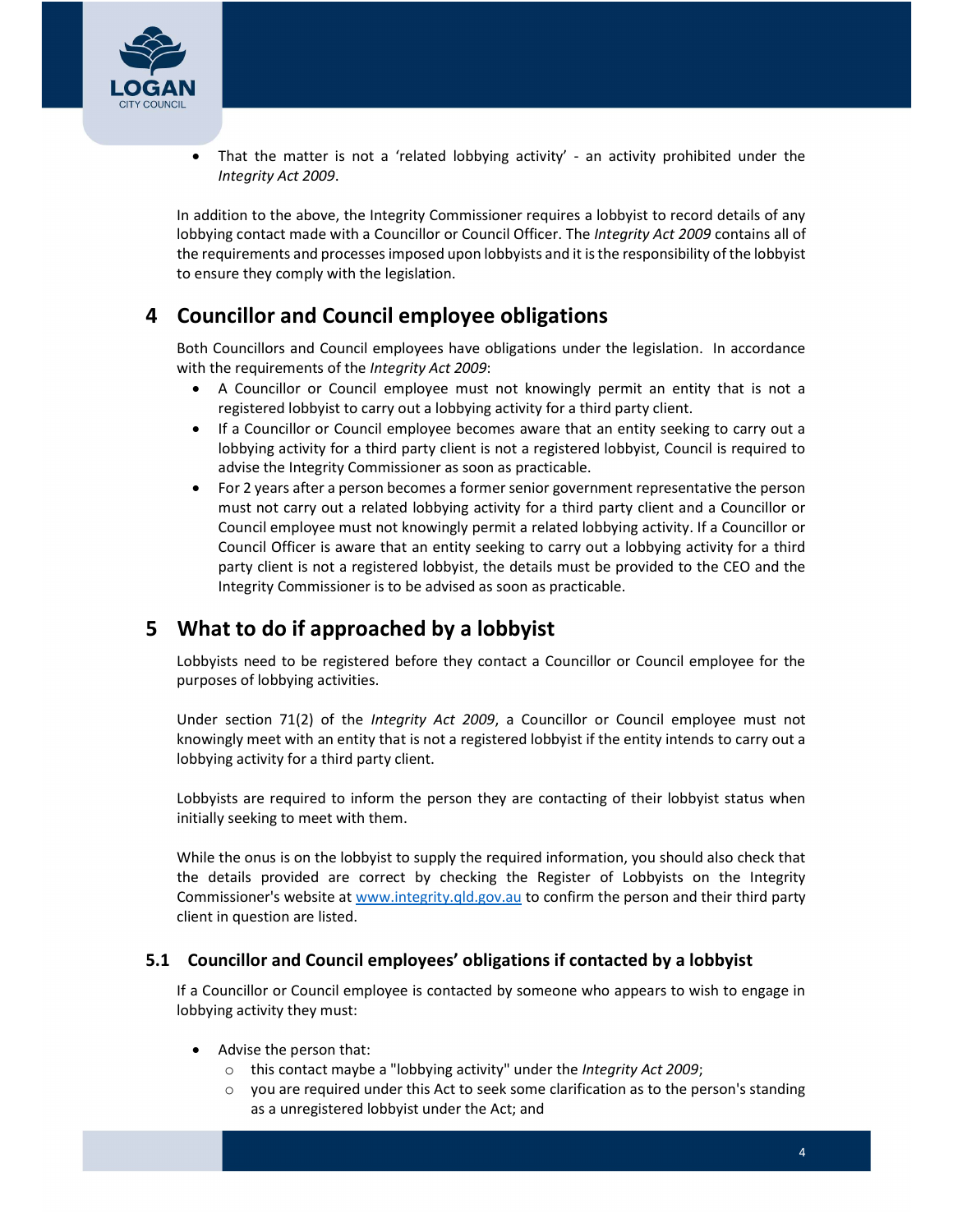<span id="page-4-0"></span>

- o you can no longer discuss with this person any lobbying activity matters until you have confirmed whether they are a registered lobbyist under the Act.
- Make a note of the person's details and circumstances of the lobbying activity (time, date and place of contact, the name of the person who made contact and how you believe this was a lobbying activity)
- Check the Register of Lobbyists on the Integrity Commissioner's website at <www.integrity.qld.gov.au> to confirm the person and their third party client in question are registered lobbyists.

#### 5.1.1 Where the person is a registered lobbyist

 If the Councillor or Council employee has followed the steps above and has confirmed that the person who has contacted you is a registered lobbyist, when speaking or meeting with the lobbyist the Councillor or Council employee must:

- Advise the person that Council is bound by the Integrity Act 2009;
- Ensure you record the following information:
	- o Date of contact;
	- o Name and title of key people involved in the contact;
	- o List of other people involved in the contact;
	- o Name and contact details of the lobbyist;
	- o Method of contact (ie telephone, email, letter, meeting);
	- o Purpose of the contact (ie introduction, awarding a contract, allocation of funding, development decision);
	- o Issues discussed; and
	- o Outcome from the contact (ie no action required, provided follow-up contact information, provided advice on a Council policy or decision, referred to a branch, not a Council matter).
- Report the contact (including a copy of your notes of the contact) to the Integrity & Information Program within 48 hours for inclusion in Council's Register of Contact with Lobbyists.

#### 5.1.2 Where the person is a not a registered lobbyist

 If the Councillor or Council employee has followed the steps above and has confirmed that the person who has contacted you is not a registered lobbyist, the Councillor or Council employee must:

- Advise the person that Council is bound by the Integrity Act 2009;
- Advise the person that you cannot discuss any lobbying matters with the person as they are not a registered lobbyist;
- Ensure you record the following information:
	- o Date of contact;
	- o Name and contact details of the lobbyist;
	- o Method of contact (ie telephone, email, letter, meeting);
	- o Purpose of the contact (ie introduction, awarding a contract, allocation of funding, development decision);
	- $\circ$  Outcome from the contact (ie you provided advice that you cannot discuss lobbying matters).